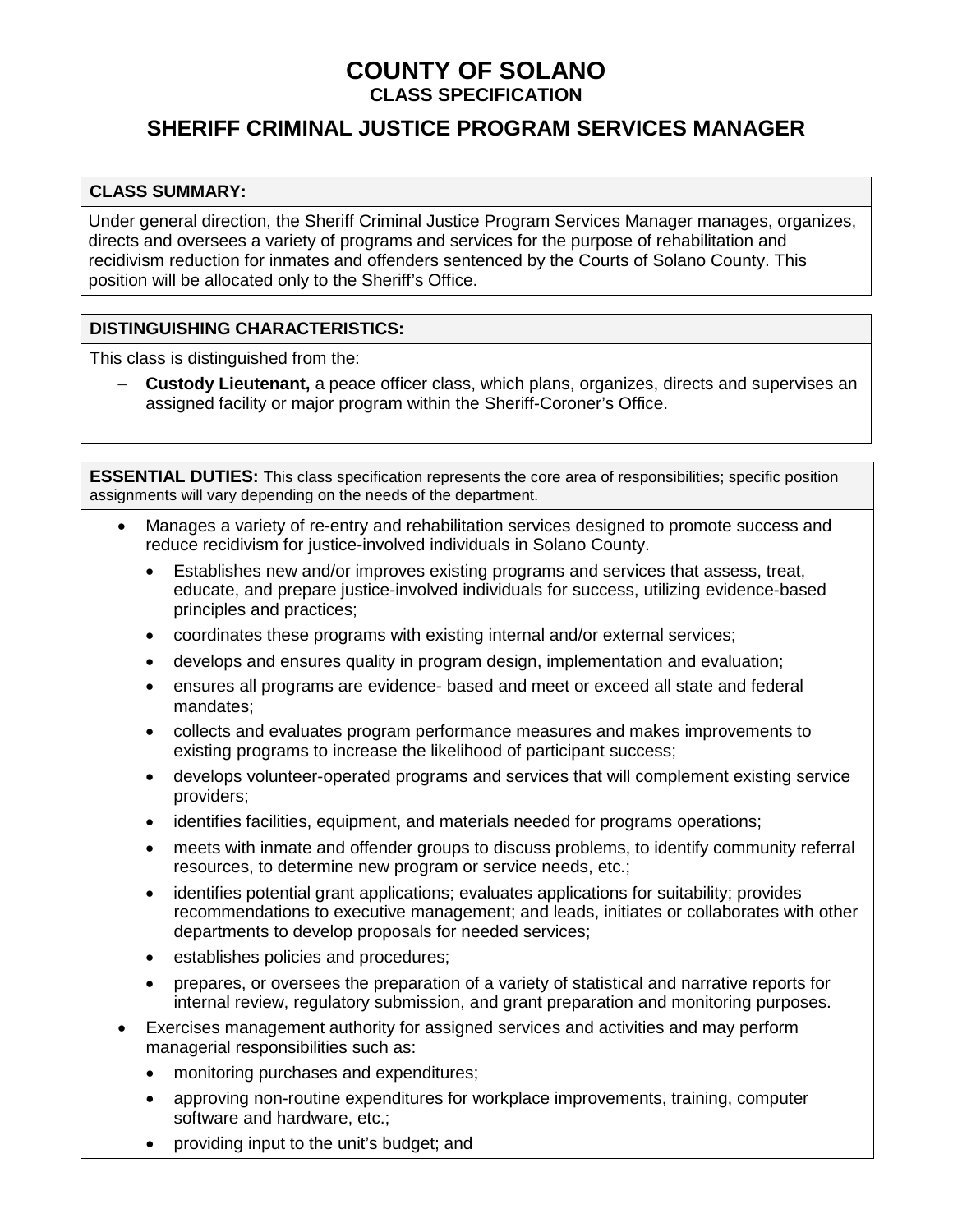- monitoring goals and objectives of the unit and taking corrective actions as appropriate.
- Performs supervisory duties to direct reports (e.g. professional, technical, clerical classes, etc.) such as:
	- establishing standards for acceptable work products and evaluating performance;
	- interviewing applicants and recommending selections;
	- reviewing, approving and implementing disciplinary actions and terminations;
	- providing career development mentoring;
	- assigning work and planning and scheduling staff's work activities and deadlines;
	- reviewing work and recognizing employees' work efforts and accomplishments;
	- providing career development mentoring and recommending training and career development opportunities;
	- ensuring that employees are properly trained;
	- reviewing and approving timesheets and requests for leave; and
	- supporting and ensuring compliance with County and Department policies and procedures including those related to equal opportunity and to safety.
- May train staff in cognitive behavioral treatment programs.
- Provides coaching to staff to increase facilitation skills.
- Oversees the work of technical support consultants and contractors.
- Represents the Department in community outreach efforts by:
	- developing and maintaining collaborative partnerships with, for example, local educational, behavioral healthcare, drug and alcohol rehabilitation, and veteran organizations, regional and statewide organizations, and other County departments to develop, implement, and/or promote programs and services for inmates and offender's;
	- representing the Department's needs and priorities within these partnerships; and
	- speaking to groups and individuals regarding departmental activities and services.
- Performs other duties of a similar nature or level as assigned.

#### **EDUCATION AND EXPERIENCE:**

**Education:** Bachelor's degree from an accredited college or university with a major preferably in business administration, criminal justice, behavioral/social sciences, social work or related field. A Master's degree is highly desirable.

#### **and**

**Experience:** Five (5) years of professional level experience administering social services programs for inmates, offenders, underserved and/or disadvantaged clients.

#### **LICENSING/CERTIFICATION REQUIREMENTS**:

Possession of or the ability to obtain a valid California Class C driver's license is required.

This license must be kept current while employed in this class.

#### **REQUIRED KNOWLEDGE AND SKILLS:**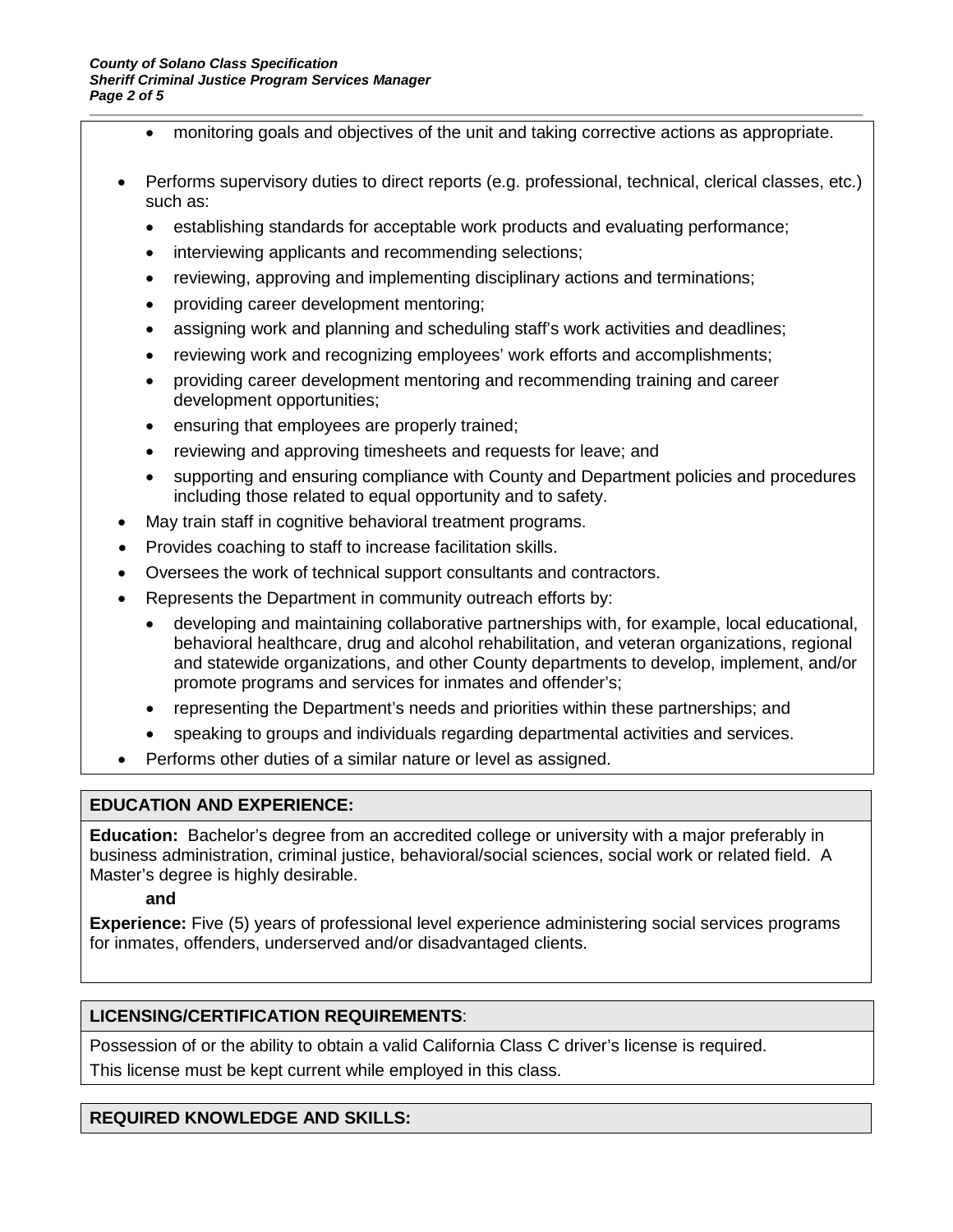#### **Knowledge of:**

- Theories, principles, and practices of modern criminal justice and corrections; familiar with current trends in criminal justice and cognitive behavioral based treatment programs used with justice involved individuals.
- Principles and practices of evidence-based and evidence-informed correctional and cognitive behavioral treatment programs, including program assessment, program development, planning, implementation, management and evaluation.
- Principles related to structure, measurements, and program evaluation to determine program delivery success and outcomes.
- Research in correctional programming including an understanding of the evidenced-based practices appropriate for specific populations as well as understanding of fidelity to the model of each practice.
- Substance abuse and mental health assessment and treatment principles; biopsychosocial factors influencing individuals and societal incarceration patterns; educational and vocational training applicable to the justice-involved individual.
- Training necessary for staff to provide effective programming in institution and re-entry settings.
- Programming and services designed to assess, evaluate, treat, educate, and/or promote job readiness and life skills; and laws, regulations and policies applicable to inmate and offender programs and services.
- Relevant local, state and federal laws, regulations and statues; and county ordinances, policies and procedures related to the deliverables of detention facilities and evidence-based treatment programs.
- General research methods, program quality assurance and outcomes used to measure success; principles and practices of data collection.
- Principles and practices of supervision, leadership, motivation, team building, organization, training, and conflict resolution.
- Oral communication techniques to include presentations to groups of various sizes in a positive, inclusive, and motivational manner.
- English composition, spelling, grammar, vocabulary, and punctuation for both written and oral communications.
- Formats and appropriate terminology for report writing.
- Principles and practices of budgeting, cost analysis, and fiscal management.
- Practices and techniques of administrative and statistical analysis, statistical report preparation, and graphic presentation of analysis.
- Request for Proposal (RFP) development, contract development and administration; grant research, identification, development and monitoring appropriate to the needs of the programs.
- Standard office procedures, practices, equipment, personal computers, and software.

#### **Skills in:**

- Supervising, evaluating, training, and developing staff and organizing and managing their work.
- Researching laws, regulations, procedures and/or technical reference materials to include those involving evidence-based programs; analyzing, evaluating and interpreting the data gathered; drawing logical conclusions; developing reasonable and deliverable options,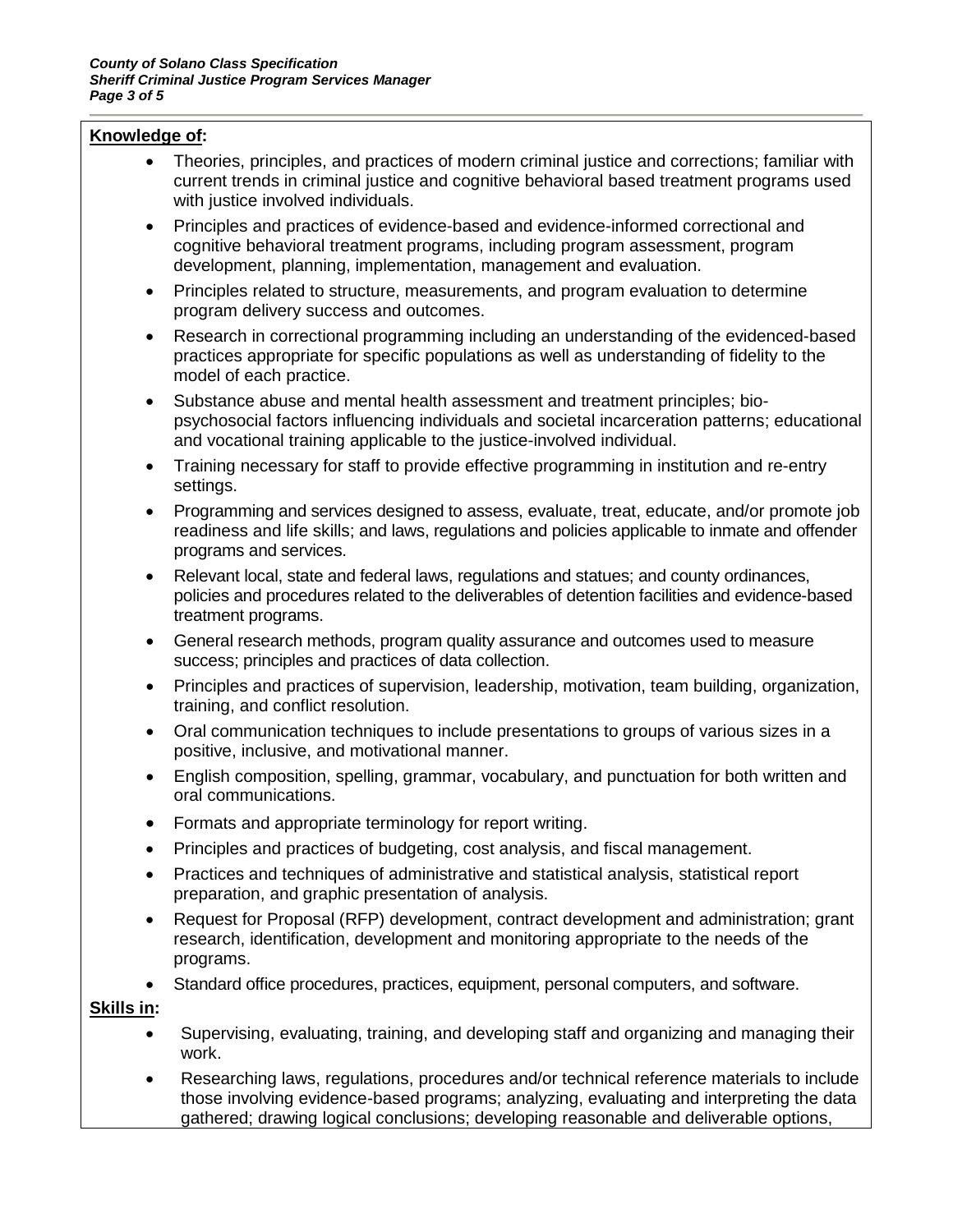making appropriate recommendations; and implementing the resultant change effectively.

- Managing a variety of simultaneous work projects and carrying them through to successful completion.
- Administering contracts and grants according to designated guidelines and regulations.
- Communicating information and ideas clearly and concisely, both orally and in writing.
- Interpersonal communication necessary to work with inmates, offenders, staff, management, community stakeholders and management from other county departments.
- Working with and speaking to various cultural and ethnic individuals and groups in a tactful and effective manner.
- Establishing and maintaining effective working relationships with those contacted in the performance of required duties.
- Representing the office in meetings with representatives from local educational, behavioral healthcare, and veteran organizations, regional and statewide organizations, non-profit agencies, and other County departments.
- Preparing a variety of written communications to include reports, policies and procedures.
- Maintaining accurate records and documenting actions taken.
- Gathering and analyzing statistical data and preparing comprehensive statistical reports.
- Maintaining confidentiality of records and information per pertinent laws/regulations.
- Using modern office equipment to include computers and related software applications.

#### **PHYSICAL REQUIREMENTS:**

- Mobility and Dexterity: Positions in this class typically require stooping, kneeling, reaching, standing, walking, fingering, grasping, feeling (i.e. sense of touch), and repetitive motion.
- Lifting, Carrying, Pushing and Pulling -- Sedentary Work: Employees in this class exert up to 10 pounds of force occasionally and/or a negligible amount of force frequently or constantly to lift, carry, push, pull or otherwise move objects.
- Vision: Positions in this class require the employee to have close visual acuity, with or without correction, to prepare and analyze data and figures, transcribe, view a computer terminal, read, etc. and this class also requires employees to have depth perception in order to operate a motor vehicle.
- Hearing/Talking: Positions in this class require the employee to perceive the nature of sounds at normal speaking levels with or without correction, and have the ability to receive detailed information through oral communication. Positions in this class require the employee to express or exchange ideas by means of the spoken word.

#### **WORKING CONDITIONS:**

Employees in this class will most often be working in an office setting.

#### **OTHER REQUIREMENTS:**

The County may conduct a background check and a reference check on candidates prior to appointment to a position within this class. The background check may include the State of California Department of Justice, the Federal Bureau of Investigation (FBI), the Child Abuse Central Index